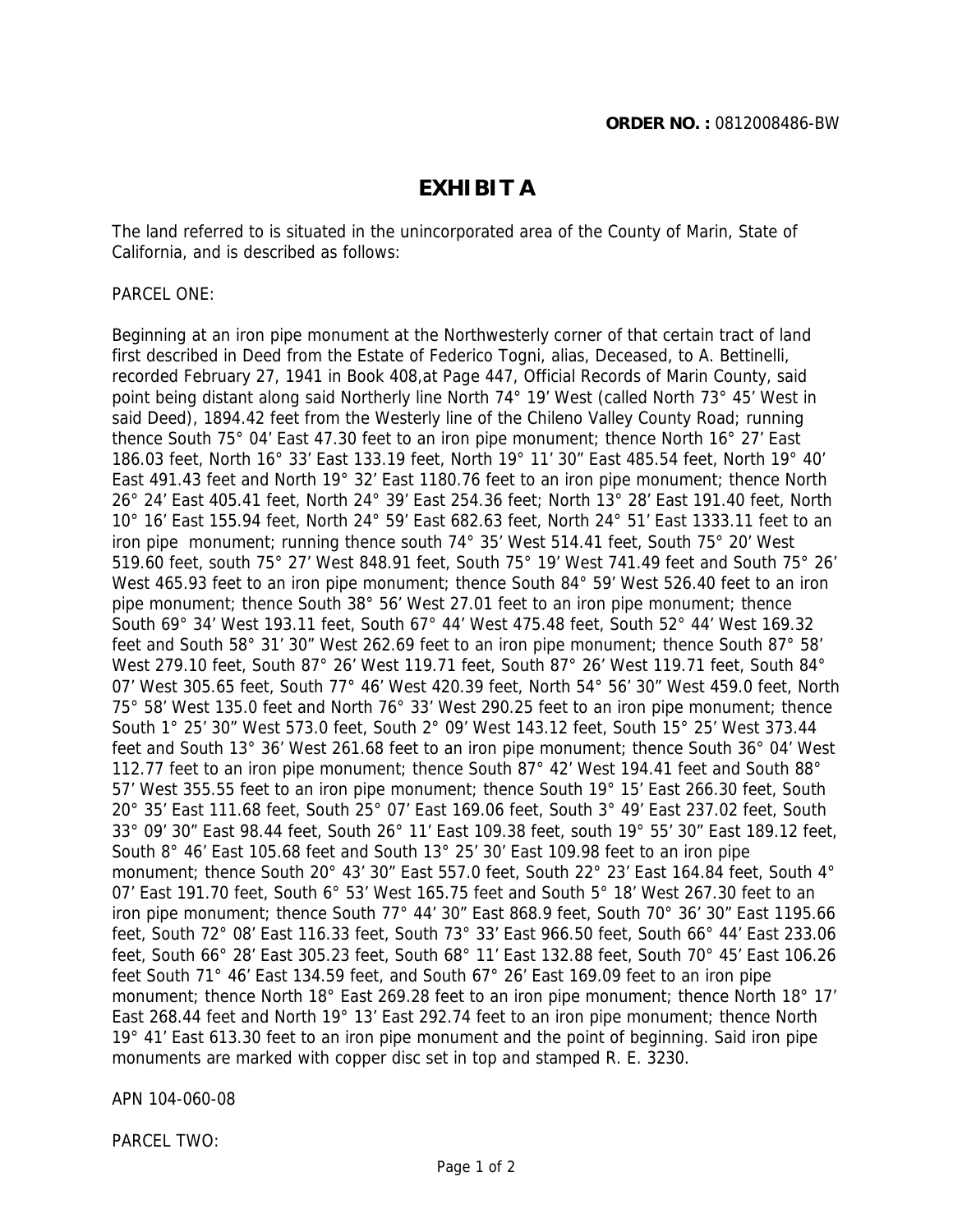Beginning at a point on the Easterly line of the land of Jerry Garzoli, as said land is described in the Judgment entered by the Superior Court of the State of California in and for the County of Marin on March 26, 1954 and signed on the 1<sup>st</sup> day of June, 1954 and filed on the 7<sup>th</sup> day of June, 1954 in proceedings consolidated for trial and entitled, Juliet Tomasini, et al, vs. Jerry A. Garzoli, et al, Clerk's No. 21563 and entitled, Jerry Garzoli v. Belardo Garzoli, et al, Clerk's No. 21713, a certified copy of said Judgment being recorded on June 18, 1954 in Book 872, Page 75, Official Records of Marin County, and which point of beginning is marked by an iron pipe monument at the Northwesterly corner of that certain tract of land first described in Deed from Estate of Frederico Togni, alias, Deceased, to A. Bettinelli, recorded February 27, 1941 in Book 408, at Page 447, Official Records, of Marin County, said monument being distant along the Southerly line of the lands of Irene E. Bloom, et al, produced Westerly North 74° 19' West (called North 73° 45' West in said Deed), 1894.42 feet from the Westerly line of the Chileno Valley County Road; running thence from said point of beginning, South 19° 41' West 613.30 feet to an iron pipe monument on the Easterly line of the said Garzoli land; thence South 88° 53' East 145.40 feet; thence South 88° 18' East 432.36 feet; thence North 67° 53' East 130.15 feet; thence North 52° 54' East 200.31 feet; thence North 52° 40' East 224.02 feet; thence North 69° 08' East 25.39 feet; thence South 88° 52' 30" East 42.58 feet; thence South 74° 25' East 983.86 feet to the Westerly line of the Chileno Valley County Highway; thence North 30° West along said Westerly line of said highway to intersection with the Southerly line of the said land of Irene E. Bloom, et al, which point of intersection is distant south 74° 19' East 1894.42 feet along said Southerly line of the said land of Irene e. Bloom, et al, produced Westerly from said iron pipe monument at the said Northwesterly corner of the land first described in the Deed from Estate of Frederico Togni herein above referred to; thence North 74° 19' West along the said Southerly line of the land of Irene E. Bloom, et al, produced Westerly 1894.42 feet to the iron pipe monument at the point of beginning.

EXEPTING THEREFROM an undivided ½ interest in those certain mineral rights as reserved in that certain Deed executed by Edward Lewis Thompson, as Guardian of the Estate of Juliet Tomasini to Jerry Garzoli, recorded March 3, 1958 in Book 1175 of Official Records, at Page 72, Marin County Records.

APN 104-060-12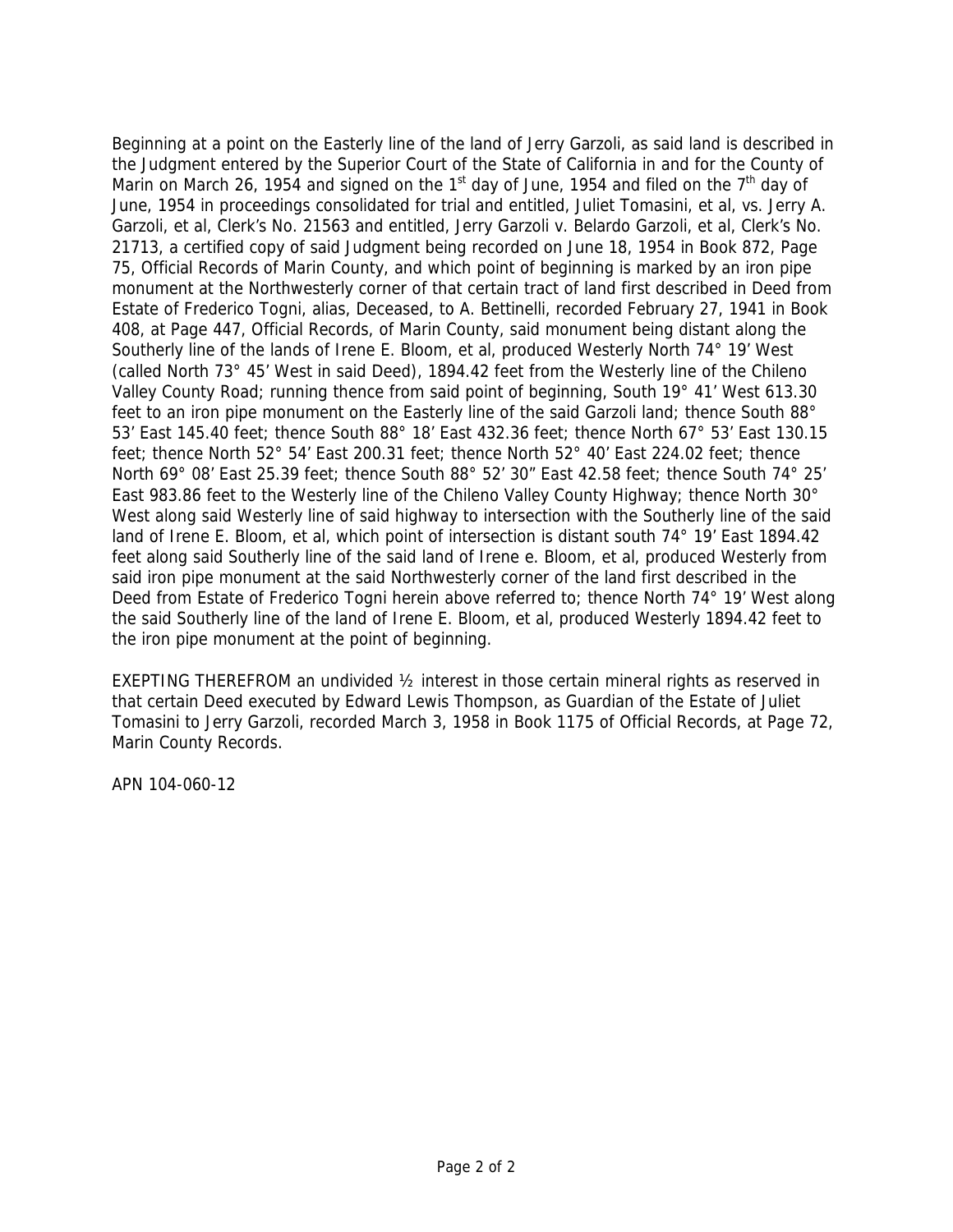

151 Petaluma Blvd. So. Suite 125 Petaluma, CA 94952 (707) 763-9941 Fax: (707) 762-0473

## **PRELIMINARY REPORT**

Our Order Number 0812008486-BW

CENTURY 21 BUNDESEN 616 PETALUMA BLVD. SOUTH PETALUMA, CA 94952

Attention: KARL BUNDESEN

When Replying Please Contact:

Beth White BWhite@ortc.com (707) 763-9941

Property Address:

### 6195 Chileno Valley Road, Petaluma, CA 94952 [Unincorporated area of Marin County]

In response to the above referenced application for a policy of title insurance, OLD REPUBLIC TITLE COMPANY hereby reports that it is prepared to issue, or cause to be issued, as of the date hereof, a Policy or Policies of Title Insurance describing the land and the estate or interest therein hereinafter set forth, insuring against loss which may be sustained by reason of any defect, lien or encumbrance not shown or referred to as an Exception below or not excluded from coverage pursuant to the printed Schedules, Conditions and Stipulations of said policy forms.

The printed Exceptions and Exclusions from the coverage and Limitations on Covered Risks of said Policy or Policies are set forth in Exhibit A attached. The policy to be issued may contain an arbitration clause. When the Amount of Insurance is less than that set forth in the arbitration clause, all arbitrable matters shall be arbitrated at the option of either the Company or the Insured as the exclusive remedy of the parties. Limitations on Covered Risks applicable to the Homeowner's Policy of Title Insurance which establish a Deductible Amount and a Maximum Dollar Limit of Liability for certain coverages are also set forth in Exhibit A. Copies of the Policy forms should be read. They are available from the office which issued this report.

**Please read the exceptions shown or referred to below and the exceptions and exclusions set forth in Exhibit A of this report carefully. The exceptions and exclusions are meant to provide you with notice of matters which are not covered under the terms of the title insurance policy and should be carefully considered. It is important to note that this preliminary report is not a written representation as to the condition of title and may not list all liens, defects, and encumbrances affecting title to the land.**

This report (and any supplements or amendments hereto) is issued solely for the purpose of facilitating the issuance of a policy of title insurance and no liability is assumed hereby. If it is desired that liability be assumed prior to the issuance of a policy of title insurance, a Binder or Commitment should be requested.

Dated as of August 7, 2012, at 7:30 AM

# **OLD REPUBLIC TITLE COMPANY**

For Exceptions Shown or Referred to, See Attached

Page 1 of 8 Pages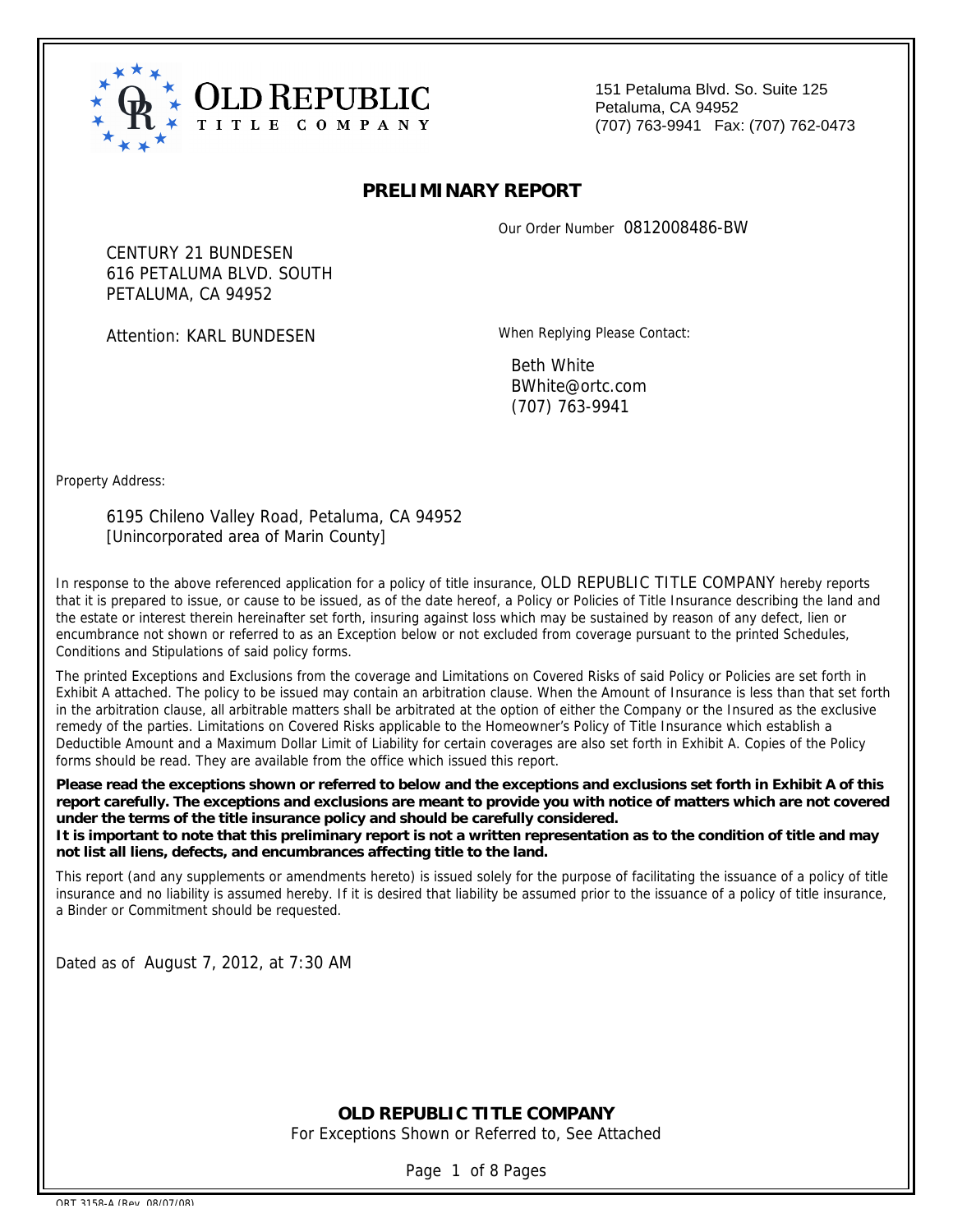The form of policy of title insurance contemplated by this report is:

CLTA Standard Coverage Policy -1990; AND ALTA Loan Policy - 2006. A specific request should be made if another form or additional coverage is desired.

The estate or interest in the land hereinafter described or referred or covered by this Report is:

Fee

Title to said estate or interest at the date hereof is vested in:

Warren Thom Knudson, as Successor Trustee under The Alvin James Hansen Trust Agreement dated August 14, 2006

The land referred to in this Report is situated in the unincorporated area of the County of Marin, State of California, and is described as follows:

PARCEL ONE:

Beginning at an iron pipe monument at the Northwesterly corner of that certain tract of land first described in Deed from the Estate of Federico Togni, alias, Deceased, to A. Bettinelli, recorded February 27, 1941 in Book 408,at Page 447, Official Records of Marin County, said point being distant along said Northerly line North 74° 19' West (called North 73° 45' West in said Deed), 1894.42 feet from the Westerly line of the Chileno Valley County Road; running thence South 75° 04' East 47.30 feet to an iron pipe monument; thence North 16° 27' East 186.03 feet, North 16° 33' East 133.19 feet, North 19° 11' 30" East 485.54 feet, North 19° 40' East 491.43 feet and North 19° 32' East 1180.76 feet to an iron pipe monument; thence North 26° 24' East 405.41 feet, North 24° 39' East 254.36 feet; North 13° 28' East 191.40 feet, North 10° 16' East 155.94 feet, North 24° 59' East 682.63 feet, North 24° 51' East 1333.11 feet to an iron pipe monument; running thence south 74° 35' West 514.41 feet, South 75° 20' West 519.60 feet, south 75° 27' West 848.91 feet, South 75° 19' West 741.49 feet and South 75° 26' West 465.93 feet to an iron pipe monument; thence South 84° 59' West 526.40 feet to an iron pipe monument; thence South 38° 56' West 27.01 feet to an iron pipe monument; thence South 69° 34' West 193.11 feet, South 67° 44' West 475.48 feet, South 52° 44' West 169.32 feet and South 58° 31' 30" West 262.69 feet to an iron pipe monument; thence South 87° 58' West 279.10 feet, South 87° 26' West 119.71 feet, South 87° 26' West 119.71 feet, South 84° 07' West 305.65 feet, South 77° 46' West 420.39 feet, North 54° 56' 30" West 459.0 feet, North 75° 58' West 135.0 feet and North 76° 33' West 290.25 feet to an iron pipe monument; thence South 1° 25' 30" West 573.0 feet, South 2° 09' West 143.12 feet, South 15° 25' West 373.44 feet and South 13° 36' West 261.68 feet to an iron pipe monument; thence South 36° 04' West 112.77 feet to an iron pipe monument; thence South 87° 42' West 194.41 feet and South 88° 57' West 355.55 feet to an iron pipe monument; thence South 19° 15' East 266.30 feet, South 20° 35' East 111.68 feet, South 25° 07' East 169.06 feet, South 3° 49' East 237.02 feet, South 33° 09' 30" East 98.44 feet, South 26° 11' East 109.38 feet, south 19° 55' 30" East 189.12 feet, South 8° 46' East 105.68 feet and South 13° 25' 30' East 109.98 feet to an iron pipe monument; thence South 20° 43' 30" East 557.0 feet, South 22° 23' East 164.84 feet, South 4° 07' East 191.70 feet, South 6° 53' West 165.75 feet and South 5° 18' West 267.30 feet to an iron pipe monument; thence South 77° 44' 30" East 868.9 feet, South 70° 36' 30" East 1195.66 feet, South 72° 08' East 116.33 feet, South 73° 33' East 966.50 feet, South 66° 44' East 233.06 feet, South 66° 28' East 305.23 feet, South 68° 11' East 132.88 feet, South 70° 45' East 106.26 feet South 71° 46' East 134.59 feet, and South 67° 26' East 169.09 feet to an iron pipe monument; thence North 18° East 269.28 feet to an iron pipe monument; thence North 18° 17' East 268.44 feet and North 19° 13' East 292.74 feet to an iron pipe monument; thence North 19° 41' East 613.30 feet to an iron pipe monument and the point of beginning. Said iron pipe monuments are marked with copper disc set in top and stamped R. E. 3230.

Page 2 of 8 Pages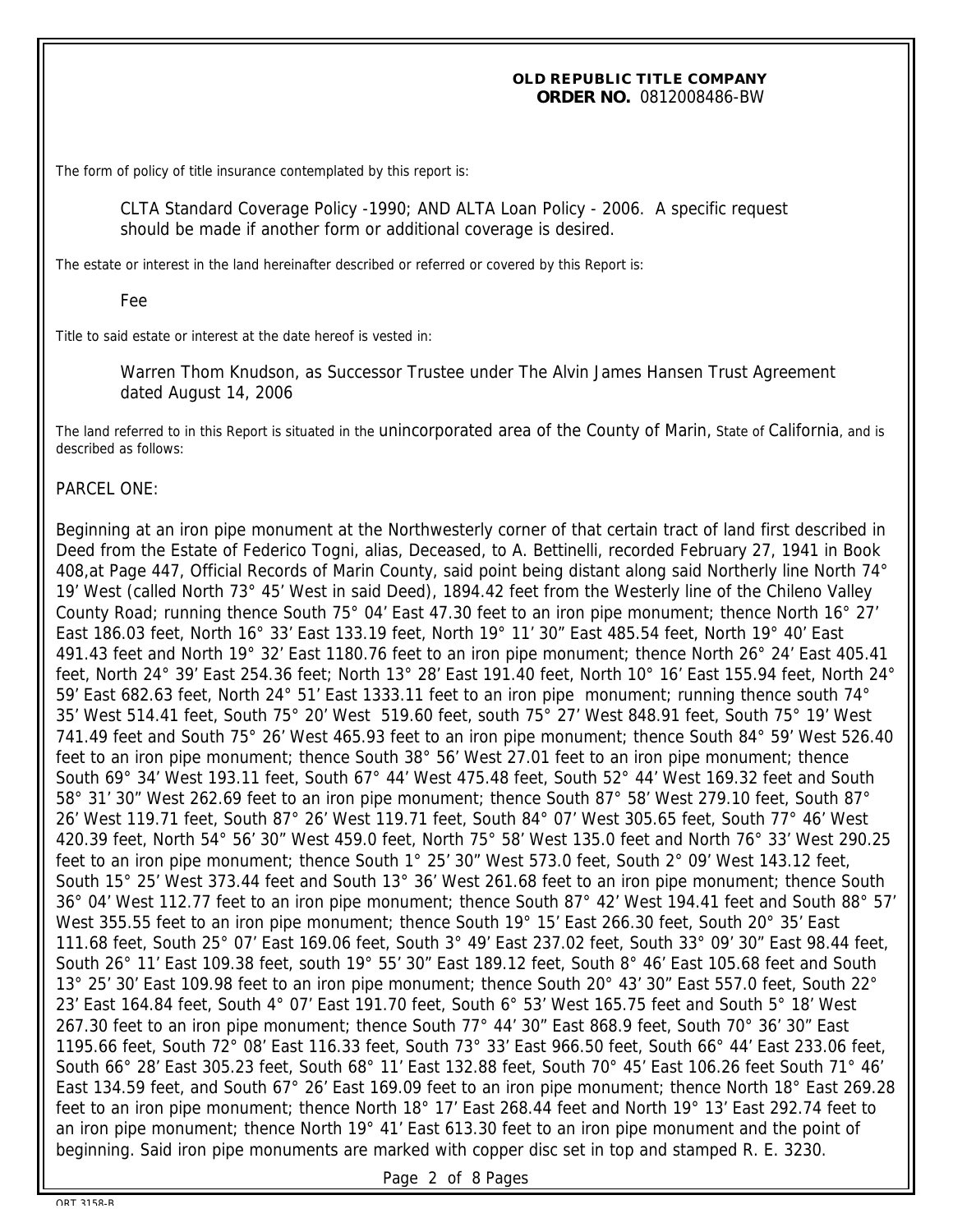APN 104-060-08

PARCEL TWO:

Beginning at a point on the Easterly line of the land of Jerry Garzoli, as said land is described in the Judgment entered by the Superior Court of the State of California in and for the County of Marin on March 26, 1954 and signed on the 1<sup>st</sup> day of June, 1954 and filed on the 7<sup>th</sup> day of June, 1954 in proceedings consolidated for trial and entitled, Juliet Tomasini, et al, vs. Jerry A. Garzoli, et al, Clerk's No. 21563 and entitled, Jerry Garzoli v. Belardo Garzoli, et al, Clerk's No. 21713, a certified copy of said Judgment being recorded on June 18, 1954 in Book 872, Page 75, Official Records of Marin County, and which point of beginning is marked by an iron pipe monument at the Northwesterly corner of that certain tract of land first described in Deed from Estate of Frederico Togni, alias, Deceased, to A. Bettinelli, recorded February 27, 1941 in Book 408, at Page 447, Official Records, of Marin County, said monument being distant along the Southerly line of the lands of Irene E. Bloom, et al, produced Westerly North 74° 19' West (called North 73° 45' West in said Deed), 1894.42 feet from the Westerly line of the Chileno Valley County Road; running thence from said point of beginning, South 19° 41' West 613.30 feet to an iron pipe monument on the Easterly line of the said Garzoli land; thence South 88° 53' East 145.40 feet; thence South 88° 18' East 432.36 feet; thence North 67° 53' East 130.15 feet; thence North 52° 54' East 200.31 feet; thence North 52° 40' East 224.02 feet; thence North 69° 08' East 25.39 feet; thence South 88° 52' 30" East 42.58 feet; thence South 74° 25' East 983.86 feet to the Westerly line of the Chileno Valley County Highway; thence North 30° West along said Westerly line of said highway to intersection with the Southerly line of the said land of Irene E. Bloom, et al, which point of intersection is distant south 74° 19' East 1894.42 feet along said Southerly line of the said land of Irene e. Bloom, et al, produced Westerly from said iron pipe monument at the said Northwesterly corner of the land first described in the Deed from Estate of Frederico Togni herein above referred to; thence North 74° 19' West along the said Southerly line of the land of Irene E. Bloom, et al, produced Westerly 1894.42 feet to the iron pipe monument at the point of beginning.

EXEPTING THEREFROM an undivided ½ interest in those certain mineral rights as reserved in that certain Deed executed by Edward Lewis Thompson, as Guardian of the Estate of Juliet Tomasini to Jerry Garzoli, recorded March 3, 1958 in Book 1175 of Official Records, at Page 72, Marin County Records.

APN 104-060-12

At the date hereof exceptions to coverage in addition to the Exceptions and Exclusions in said policy form would be as follows:

1. Taxes and assessments, general and special, for the fiscal year 2012 - 2013, a lien, but not yet due or payable.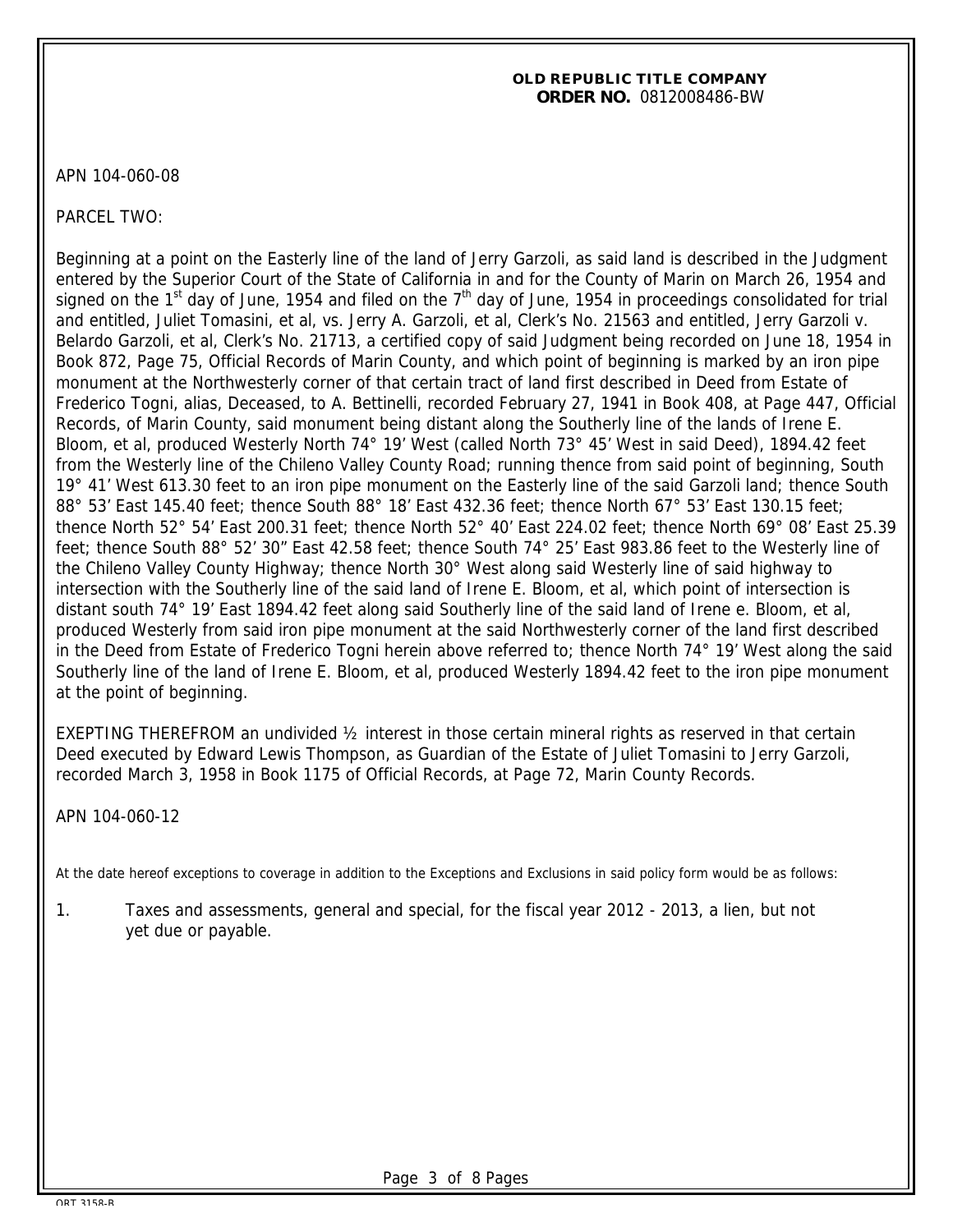2. Taxes and assessments, general and special, for the fiscal year 2011 - 2012, as follows:

| Assessor's Parcel No | $: 104 - 060 - 08$  |
|----------------------|---------------------|
| Bill No.             | $: 11 - 193459$     |
| Code No.             | $: 094 - 001$       |
| 1st Installment      | $\div$ \$1,231.93   |
| 2nd Installment      | $\div$ \$1,231.93   |
| Land Value           | $\div$ \$133,801.00 |
| Imp. Value           | $\div$ \$45,214.00  |
|                      |                     |

Marked Paid Marked Paid

Marked Paid Marked Paid

3. Taxes and assessments, general and special, for the fiscal year 2011 - 2012, as follows:

- 4. The lien of supplemental taxes, if any, assessed pursuant to the provisions of Section 75, et seq., of the Revenue and Taxation Code of the State of California.
- 5. Water rights, claims or title to water, whether or not shown by the public records.
- 6. Facts which would be disclosed by a comprehensive survey of the premises herein described.
- 7. An easement affecting that portion of said land and for the purposes stated herein and incidental purposes as provided in the following

| : Right of Way Agreement                                     |
|--------------------------------------------------------------|
| : The Pacific Telephone and Telegraph Company, a Corporation |
| : Telephone Facilities                                       |
| : September 25, 1951                                         |
| : February 8, 1952 in Book 729 of Official Records, Page 101 |
| : Exact location is not disclosed                            |
|                                                              |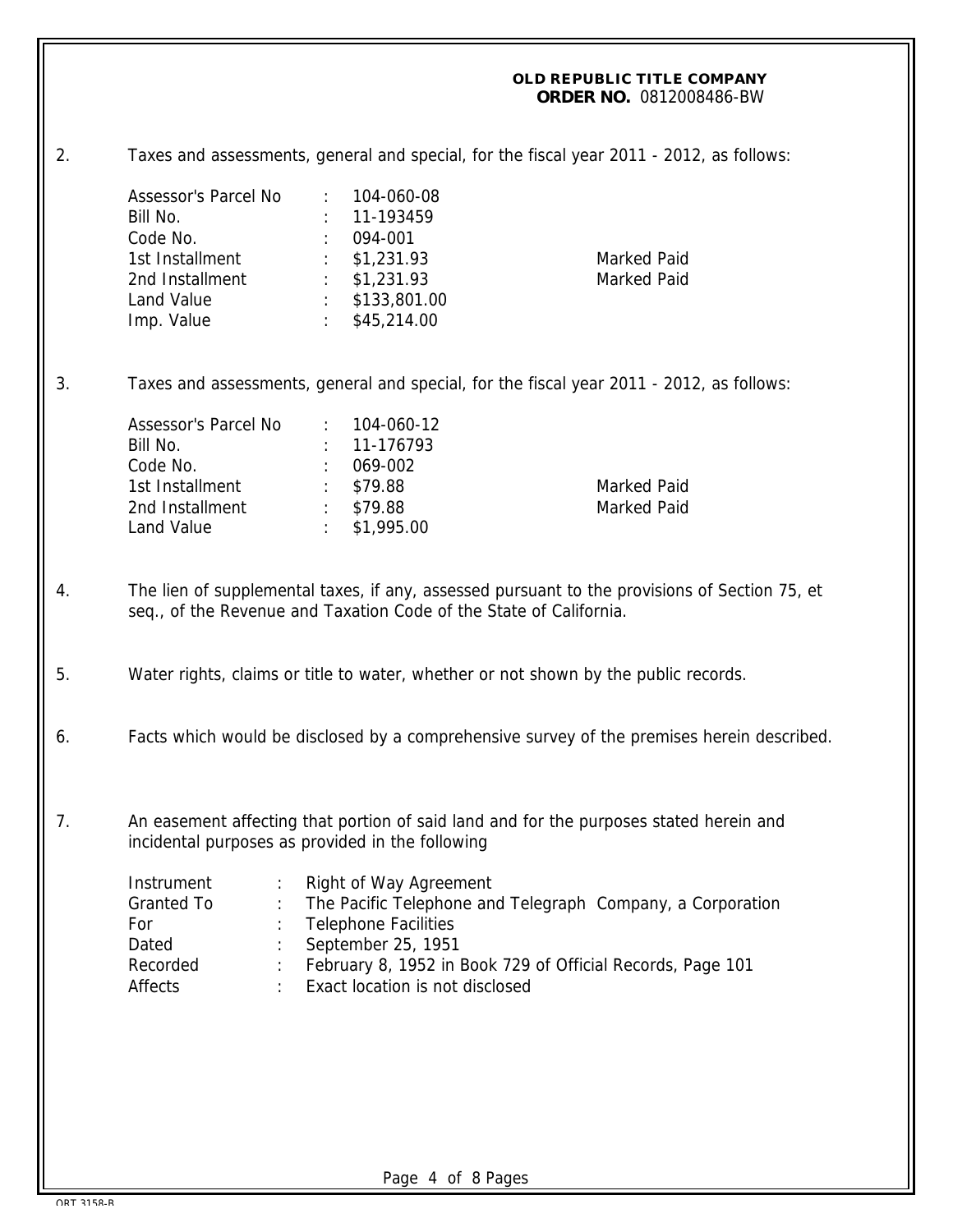|     |                                                                 |                                                                                                                           | OLD REPUBLIC TITLE COMPANY<br><b>ORDER NO. 0812008486-BW</b>                                                              |
|-----|-----------------------------------------------------------------|---------------------------------------------------------------------------------------------------------------------------|---------------------------------------------------------------------------------------------------------------------------|
| 8.  |                                                                 | incidental purposes as provided in the following                                                                          | An easement affecting that portion of said land and for the purposes stated herein and                                    |
|     | Instrument<br>Granted To<br>For<br>Recorded<br>Affects          | Right of Way Agreement<br>÷.<br>÷<br><b>Telephone Facilities</b><br>÷<br>÷.<br>Exact location is not disclosed            | The Pacific Telephone and Telegraph Company, a Corporation<br>February 25, 1952 in Book 766 of Official Records, Page 141 |
| 9.  |                                                                 | incidental purposes as provided in the following                                                                          | An easement affecting that portion of said land and for the purposes stated herein and                                    |
|     | Instrument<br>Granted To<br>For<br>Dated<br>Recorded<br>Affects | Right of Way Agreement<br>÷.<br>÷<br><b>Telephone Facilities</b><br>September 24, 1952<br>Exact location is not disclosed | The Pacific Telephone and Telegraph Company, a Corporation<br>October 24, 1952 in Book 771 of Official Records, Page 329  |
| 10. |                                                                 | incidental purposes as provided in the following                                                                          | An easement affecting that portion of said land and for the purposes stated herein and                                    |
|     | Instrument<br>Granted To<br>For<br>Dated<br>Recorded<br>Affects | Right of Way Agreement<br><b>Telephone Facilitates</b><br>September 17, 1952<br>÷<br>Exact location is not disclosed      | The Pacific Telephone and Telegraph Company, a Corporation<br>October 24, 1952 in Book 771 of Official Records, Page 331  |
| 11. |                                                                 | incidental purposes as provided in the following                                                                          | An easement affecting that portion of said land and for the purposes stated herein and                                    |
|     | Instrument<br>Granted To<br>For<br>Dated<br>Recorded<br>Affects | Right of Way Agreement<br><b>Telephone Facilities</b><br>August 13, 1952<br>Exact location is not disclosed               | The Pacific Telephone and Telegraph Company, a Corporation<br>December 31, 1952 in Book 782 of Official Records, Page 540 |
|     |                                                                 |                                                                                                                           |                                                                                                                           |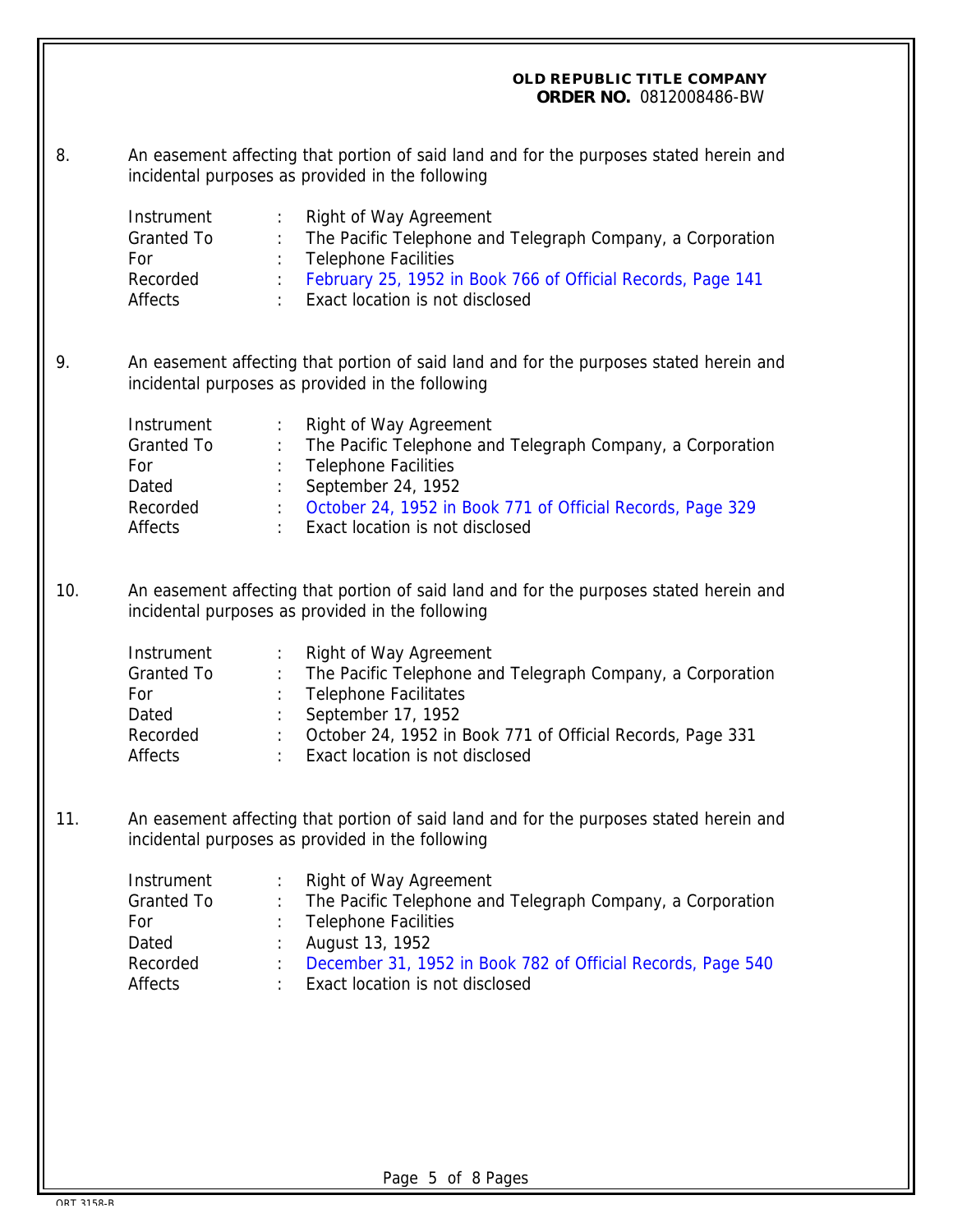# 12. An easement affecting that portion of said land and for the purposes stated herein and incidental purposes as provided in the following

| Instrument        | Right of Way Agreement                                       |
|-------------------|--------------------------------------------------------------|
| <b>Granted To</b> | : Pacific Gas and Electric Company, a California Corporation |
| For               | : Electrical Transmission Facilities                         |
| Dated             | : April 4, 1962                                              |
| Recorded          | May 18, 1962 in Book 1571 of Official Records, Page 459      |
| Affects           | $\therefore$ A portion                                       |

### 13. Williamson Act – Land Conservation contract, as follows:

| City/County      | : Marin County                                         |
|------------------|--------------------------------------------------------|
| Landowner        | : Alvin J. Hansen, a single man                        |
| Recorded         | May 13, 1971 in Book 2197 of Official Records, Page 84 |
| Contract/File No | 6562                                                   |

## 14. Matters as contained or referred to in an instrument,

| Entitled                                               | License for Diversion and Use of Water                                          |
|--------------------------------------------------------|---------------------------------------------------------------------------------|
| Executed By                                            | The State Water Resources Control Board                                         |
| Dated                                                  | February 27, 1984                                                               |
| Recorded                                               | : March 16, 1984 in Official Records under Recorder's Serial Number<br>84012772 |
| Which Among<br>Other Things<br>Provides<br>Returned to | : For a license to divert water                                                 |
| Address                                                | : P.O. Box 2000 Sacramento, California 95810                                    |

- 15. Rights and claims of parties in possession.
- 16. Any unrecorded and subsisting leases.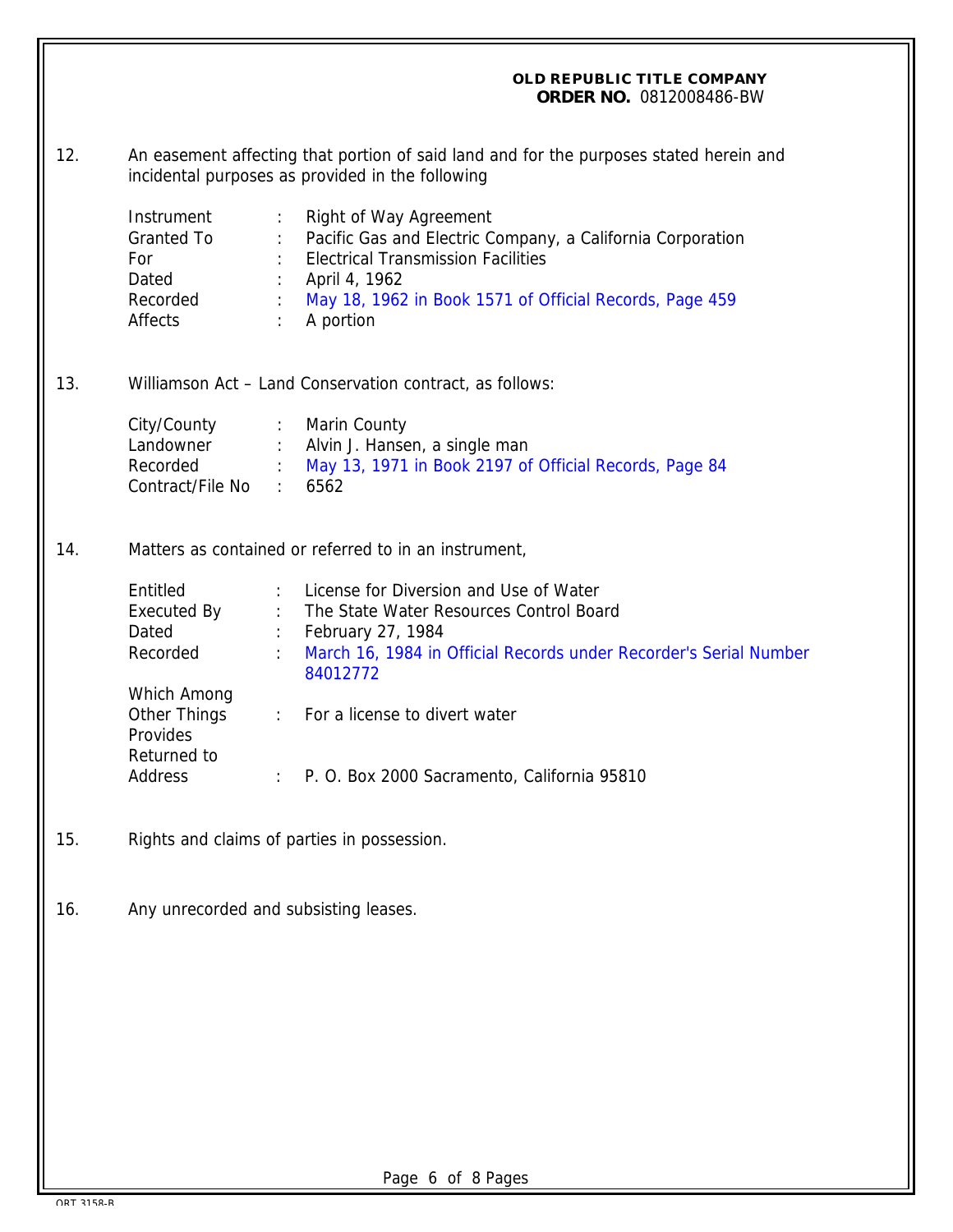17. Terms and conditions contained in the Alvin James Hansen Trust Agreement as disclosed by Quitclaim Deed

Dated : November 30, 2006 Recorded : [December 5, 2006 in Official Records under Recorder's Serial Number](http://webdocs.ortc.com/RD/GetDTreeDocs.aspx?DocId=04020355-51B1-4C83-8EC9-6BF523C2EDC3)  [2006-0075288](http://webdocs.ortc.com/RD/GetDTreeDocs.aspx?DocId=04020355-51B1-4C83-8EC9-6BF523C2EDC3)

NOTE: The requirement that:

A Certification of Trust be furnished in accordance with Probate Code Section 18100.5 The Company reserves the right to make additional exceptions and/or requirements.

18. This Company will Require that a copy be furnished to it of the following matters pertaining to the Alvin James Hansen Trust Agreement dated August 14, 2006 in order to establish the validity of the vesting herein.

**-------------------- Informational Notes -------------------**

- A. The applicable rate(s) for the policy(s) being offered by this report or commitment appears to be section(s) 1.1 & 2.1.
- The above numbered report (including any supplements or amendments thereto) is hereby modified and/or supplemented to reflect the following additional items relating to the issuance of an American Land Title Association loan form policy: B.

NONE

NOTE: Our investigation has been completed and there is located on said land a single family residence known as 6195 Chileno Valley Road, Petaluma, CA 94952.

The ALTA loan policy, when issued, will contain the CLTA 100 Endorsement and 116 series Endorsement.

Unless shown elsewhere in the body of this report, there appear of record no transfers or agreements to transfer the land described herein within the last three years prior to the date hereof, except as follows:

NONE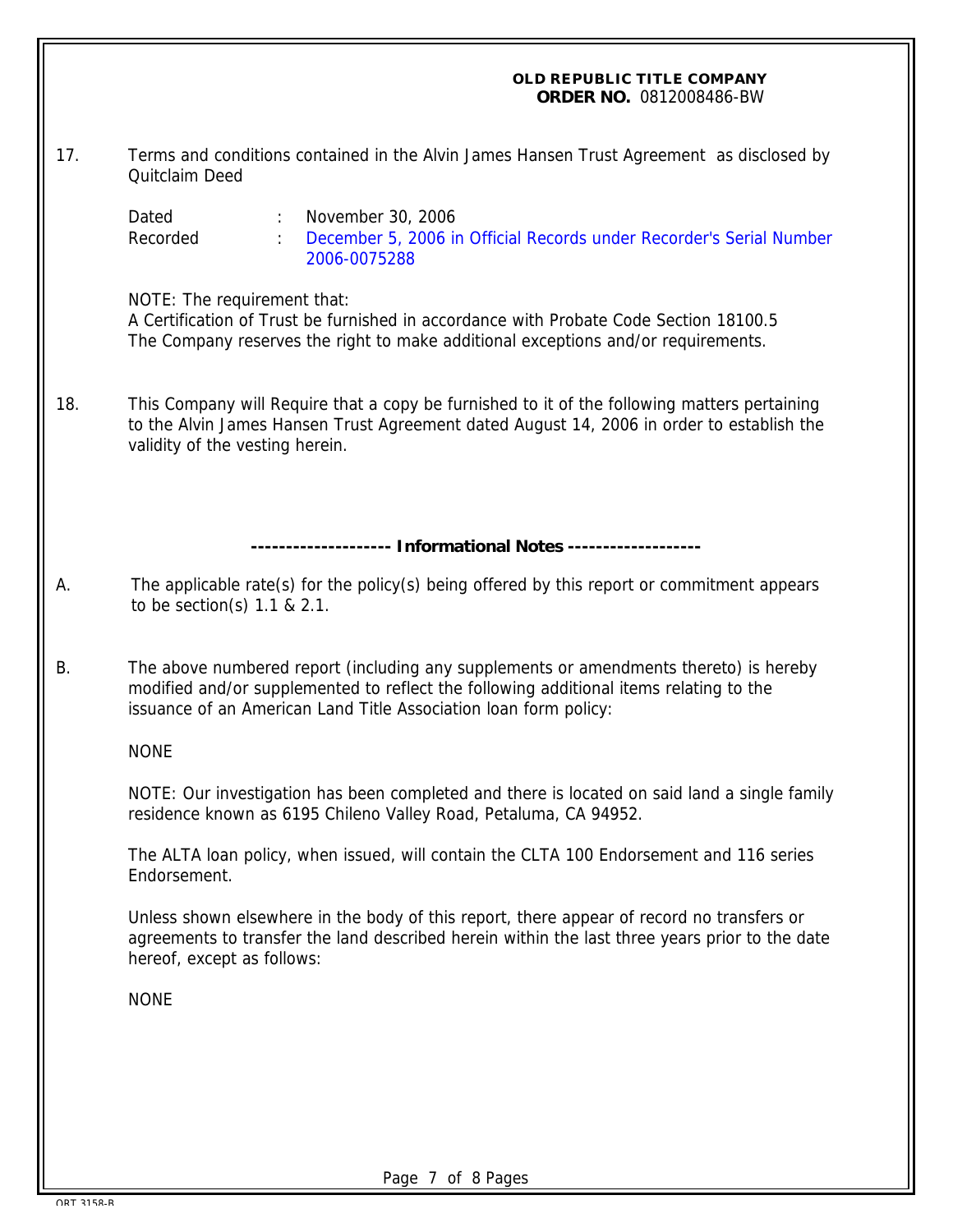NOTE: The last recorded transfer or agreement to transfer the land described herein is as follows: C.

| Instrument |                                                                     |
|------------|---------------------------------------------------------------------|
| Entitled   | Affidavit-Death of Trustee                                          |
| By/From    | Alvin James Hansen, as Trustee of The Alvin J. Hansen Trust         |
|            | Agreement dated 06/04/1998                                          |
| To         | Warren Thom Knudson, as Successor Trustee Under The Alvin James     |
|            | Hansen Trust Agreement dated August 14., 2006                       |
| Dated      | January 6, 2012                                                     |
| Recorded   | January 12, 2012 in Official Records under Recorder's Serial Number |
|            | 2012-0002797                                                        |

D. County recorder will charge an additional \$ 10.00 "Monument User Fee" to record a Grant Deed and other transfer documents using the legal description shown here in.

O.N. PT/beb

Page 8 of 8 Pages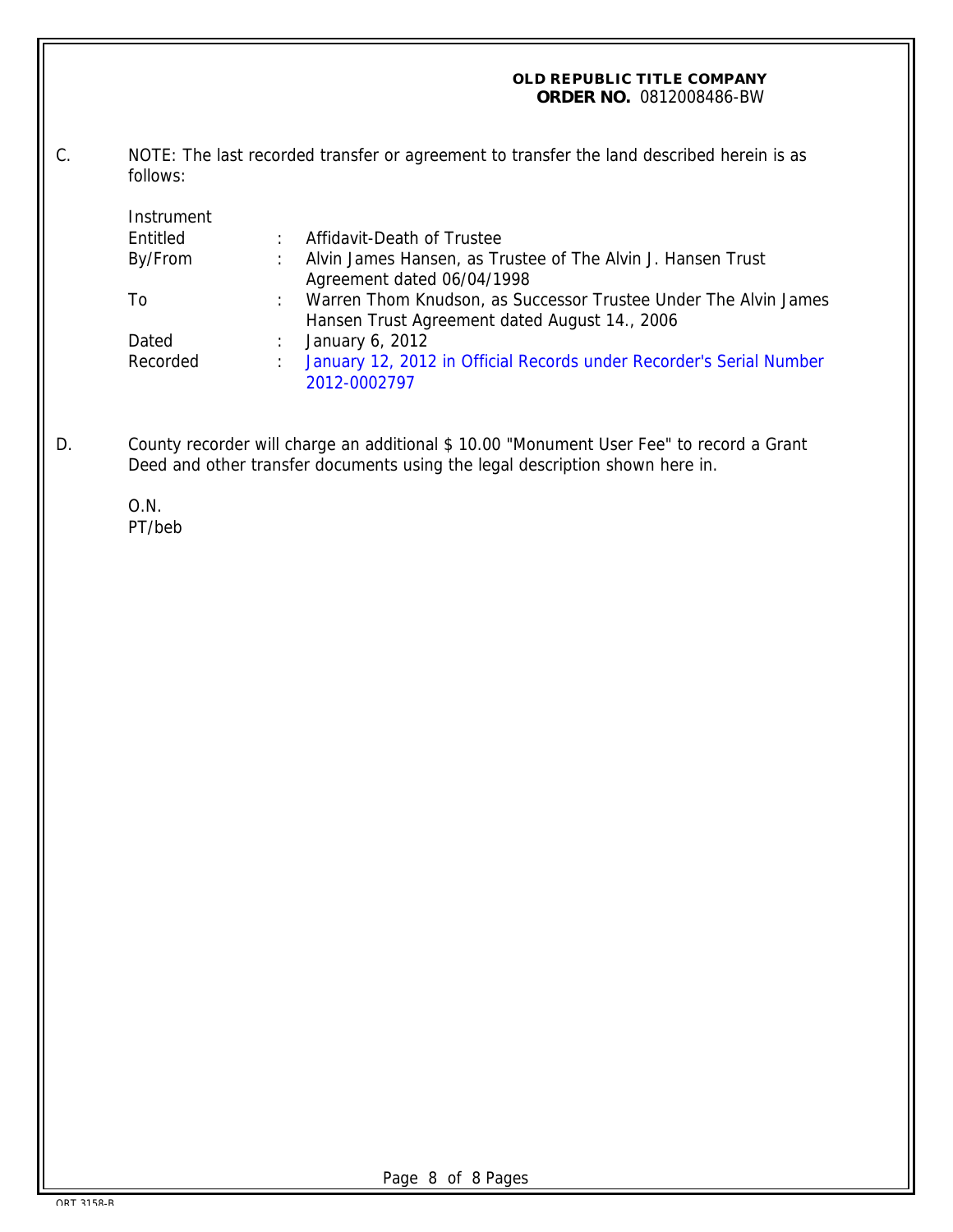#### **CALIFORNIA LAND TITLE ASSOCIATION STANDARD COVERAGE POLICY - 1990 EXCLUSIONS FROM COVERAGE**

The following matters are expressly excluded from the coverage of this policy and the Company will not pay loss or damage, costs, attorneys' fees or expenses which arise by reason of:

1. (a) Any law, ordinance or governmental regulation (including but not limited to building or zoning laws, ordinances, or regulations) restricting, regulating, prohibiting or relating (i) the occupancy, use, or enjoyment of the land; (ii) the character, dimensions or location of any improvement now or hereafter erected on the land; (iii) a separation in ownership or a change in the dimensions or area of the land or any parcel of which the land is or was a part; or {iv) environmental protection, or the effect of any violation of these laws, ordinances or governmental regulations, except to the extent that a notice of the enforcement thereof or a notice of a defect, lien, or encumbrance resulting from a violation or alleged violation affecting the land has been recorded in the public records at Date of Policy.-

(b) Any governmental police power not excluded by (a) above, except to the extent that a notice of the exercise thereof or notice of a defect, lien or encumbrance resulting from a violation or alleged violation affecting the land has been recorded in the public records at Date of Policy.

- 2. Rights of eminent domain unless notice of the exercise thereof has been recorded in the public records at Date of Policy, but not excluding from coverage any taking which has occurred prior to Date of Policy which would be binding on the rights of a purchaser for value without knowledge.
- 3. Defects, liens, encumbrances, adverse claims or other matters:
	- (a) whether or not recorded in the public records at Date of Policy, but created, suffered, assumed or agreed to by the insured claimant;

(b) not known to the Company, not recorded in the public records at Date of Policy, but known to the insured claimant and not disclosed in writing to the Company by the insured claimant prior to the date the insured claimant became an insured under this policy;.

- (c) resulting in no loss or damage to the insured claimant;
- (d) attaching or created subsequent to Date of Policy; or

(e) resulting in loss or damage which would not have been sustained if the insured claimant had paid value for the insured mortgage or for the estate or interest insured by this policy.

- 4. Unenforceability of the lien of the insured mortgage because of the inability or failure of the insured at Date of Policy, or the inability or failure of any subsequent owner of the indebtedness, to comply with the applicable doing business laws of the state in which the land Is situated.
- 5. Invalidity or unenforceability of the lien of the insured mortgage, or claim thereof, which arises out of the transaction evidenced by the insured mortgage and is based upon usury or any consumer credit protection or truth in lending law.
- 6. Any claim, which arises out of the transaction vesting in the insured the estate of interest insured by this policy or the transaction creating the interest of the insured lender, by reason of the operation of federal bankruptcy, state insolvency or similar creditors' rights laws.

#### **EXCEPTIONS FROM COVERAGE - SCHEDULE B, PART I**

This policy does not insure against loss or damage (and the Company will not pay costs, attorneys' fees or expenses) which arise by reason of:

1. Taxes or assessments Which are not shown as existing liens by the records of any taxing authority that levies taxes or assessments on real property or by the public records.

Proceedings by a public agency which may result in taxes or assessments, or notices of such proceedings, whether or not shown by the records of such agency or by the public records.

- 2. Any facts, rights, interests, or claims Which are not shown by the public records but which could be ascertained by an inspection of the land which may be asserted by persons in possession thereof,
- 3. Easements, liens or encumbrances, or claims thereof, which are not shown by the public records.
- 4. Discrepancies, conflicts in boundary lines, shortage in area, encroachments, or any other facts which a correct survey would disclose, and which are not shown by the public records.
- 5. (a) Unpatented mining claims; (b) reservations or exceptions in patents or in Acts authorizing the issuance thereof; (c) water rights, claims or title to water, whether or not the matters excepted under (a), (b) or (c) are shown by the public records.
- 6. Any lien or right to a lien for services, labor or material not shown by the public records.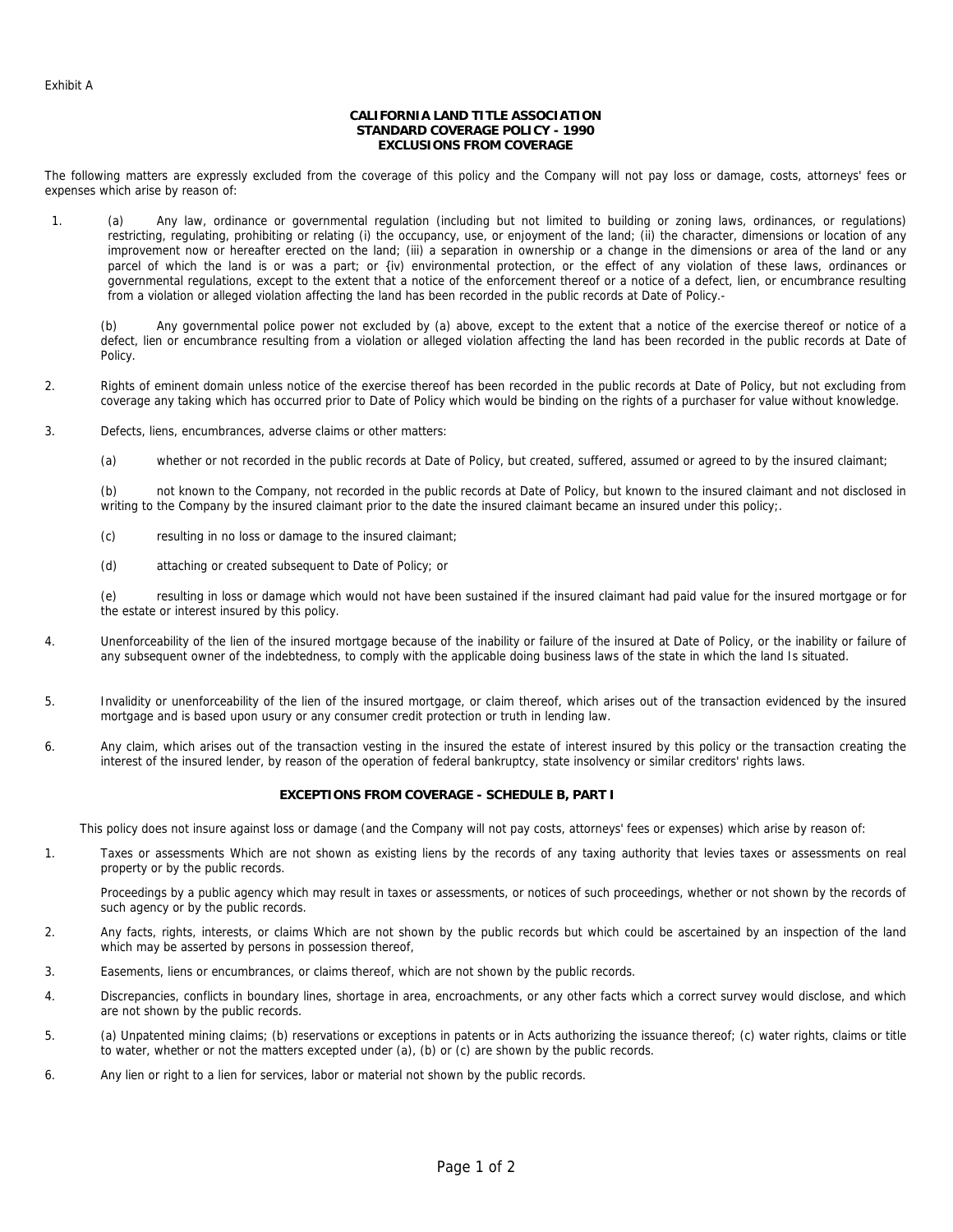Exhibit A

#### **AMERICAN LAND TITLE ASSOCIATION LOAN POLICY OF TITLE INSURANCE - 2006 EXCLUSIONS FROM COVERAGE**

The following matters are expressly excluded from the coverage of this policy, and the Company will not pay loss or damage, costs, attorneys' fees, or expenses that arise by reason of:

- 1. (a) Any law, ordinance, permit, or governmental regulation (including those relating to building and zoning) restricting, regulating, prohibiting, or relating to
	- (i) the occupancy, use, or enjoyment of the Land;
	- (ii) the character, dimensions, or location of any improvement erected on the Land;
	- (iii) the subdivision of land; or<br>(iv) environmental protection;
	- environmental protection; or the effect of any violation of these laws, ordinances, or governmental regulations. This Exclusion 1(a) does not modify or limit the coverage provided under Covered Risk 5.
	- (b) Any governmental police power. This Exclusion 1(b) does not modify or limit the coverage provided under Covered Risk 6.
- 2. Rights of eminent domain. This Exclusion does not modify or limit the coverage provided under Covered Risk 7 or 8.
- 3. Defects, liens, encumbrances, adverse claims, or other matters
	- (a) created, suffered, assumed, or agreed to by the Insured Claimant;
	- (b) not Known to the Company, not recorded in the Public Records at Date of Policy, but Known to the Insured Claimant and not disclosed in writing to the Company by the Insured Claimant prior to the date the Insured Claimant became an Insured under this policy;
	- (c) resulting in no loss or damage to the Insured Claimant;
	- (d) attaching or created subsequent to Date of Policy (however, this does not modify or limit the coverage provided under Covered Risk 11, 13, or 14); or
	- (e) resulting in loss or damage that would not have been sustained if the Insured Claimant had paid value for the Insured Mortgage.
- 4. Unenforceability of the lien of the Insured Mortgage because of the inability or failure of an Insured to comply with applicable doing-business laws of the state where the Land is situated.
- 5. Invalidity or unenforceability in whole or in part of the lien of the Insured Mortgage that arises out of the transaction evidenced by the Insured Mortgage and is based upon usury or any consumer credit protection or truth-in-lending law.
- 6. Any claim, by reason of the operation of federal bankruptcy, state insolvency, or similar creditors' rights laws, that the transaction creating the lien of the Insured Mortgage, is
	- (a) a fraudulent conveyance or fraudulent transfer, or
	- (b) a preferential transfer for any reason not stated in Covered Risk 13(b) of this policy.
- 7. Any lien on the Title for real estate taxes or assessments imposed by governmental authority and created or attaching between Date of Policy and the date of recording of the Insured Mortgage in the Public Records. This Exclusion does not modify or limit the coverage provided under Covered Risk 11(b).

#### **EXCEPTIONS FROM COVERAGE – SCHEDULE B, PART 1, SECTION ONE**

This policy does not insure against loss or damage (and the Company will not pay costs, attorneys' fees or expenses) that arise by reason of:

- 1. (a) Taxes or assessments that are not shown as existing liens by the records of any taxing authority that levies taxes or assessments on real property or by the Public Records; (b) proceedings by a public agency that may result in taxes or assessments, or notices of such proceedings, whether or not shown by the records of such agency or by the Public Records.
- 2. Any facts, rights, interests, or claims that are not shown by the Public Records but that could be ascertained by an inspection of the Land or that may be asserted by persons in possession of the Land.
- 3. Easements, liens or encumbrances, or claims thereof, not shown by the Public Records.
- 4. Any encroachment, encumbrance, violation, variation, or adverse circumstance affecting the Title that would be disclosed by an accurate and complete land survey of the Land and not shown by the Public Records.
- 5. (a) Unpatented mining claims; (b) reservations or exceptions in patents or in Acts authorizing the issuance thereof; (c) water rights, claims or title to water, whether or not the matters excepted under (a), (b), or (c) are shown by the Public Records.
- 6. Any lien or right to a lien for services, labor or material not shown by the public records.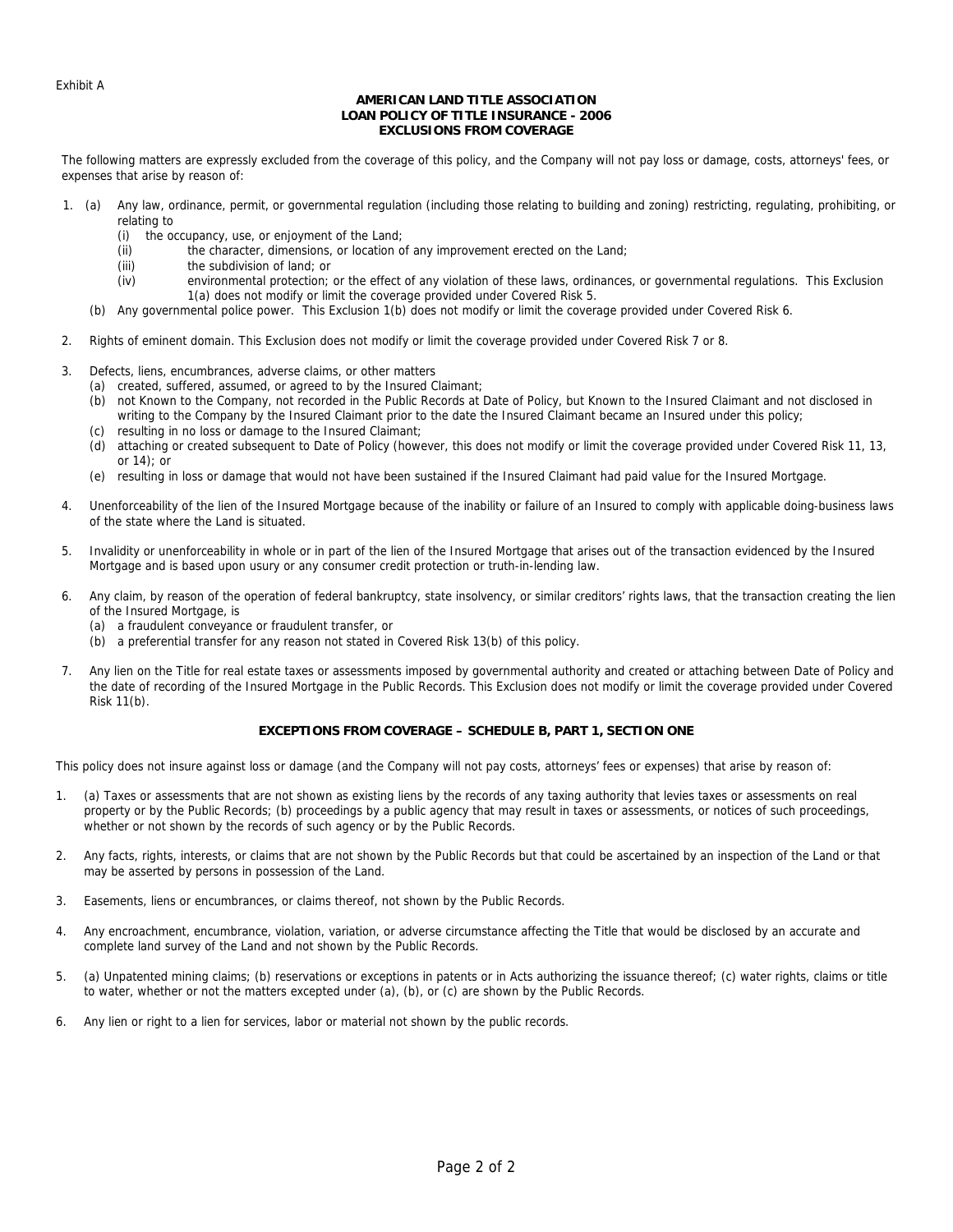## **Old Republic Title Company**

## **Privacy Policy Notice**

### **PURPOSE OF THIS NOTICE**

Title V of the Gramm-Leach-Bliley Act (GLBA) generally prohibits any financial institution, directly or through its affiliates, from sharing nonpublic personal information about you with a nonaffiliated third party unless the institution provides you with a notice of its privacy policies and practices, such as the type of information that it collects about you and the categories of persons or entities to whom it may be disclosed. In compliance with the GLBA, we are providing you with this document, which notifies you of the privacy policies and practices of Old Republic Title Company

We may collect nonpublic personal information about you from the following sources:

Information we receive from you such as on applications or other forms. Information about your transactions we secure from our files, or from [our affiliates or] others. Information we receive from a consumer reporting agency. Information that we receive from others involved in your transaction, such as the real estate agent or lender.

Unless it is specifically stated otherwise in an amended Privacy Policy Notice, no additional nonpublic personal information will be collected about you.

We may disclose any of the above information that we collect about our customers or former customers to our affiliates or to nonaffiliated third parties as permitted by law.

We also may disclose this information about our customers or former customers to the following types of nonaffiliated companies that perform marketing services on our behalf or with whom we have joint marketing agreements:

> Financial service providers such as companies engaged in banking, consumer finance, securities and insurance.

> Non-financial companies such as envelope stuffers and other fulfillment service providers.

WE DO NOT DISCLOSE ANY NONPUBLIC PERSONAL INFORMATION ABOUT YOU WITH ANYONE FOR ANY PURPOSE THAT IS NOT SPECIFICALLY PERMITTED BY LAW.

We restrict access to nonpublic personal information about you to those employees who need to know that information in order to provide products or services to you. We maintain physical, electronic, and procedural safeguards that comply with federal regulations to guard your nonpublic personal information.

ORT 287-C 5/07/01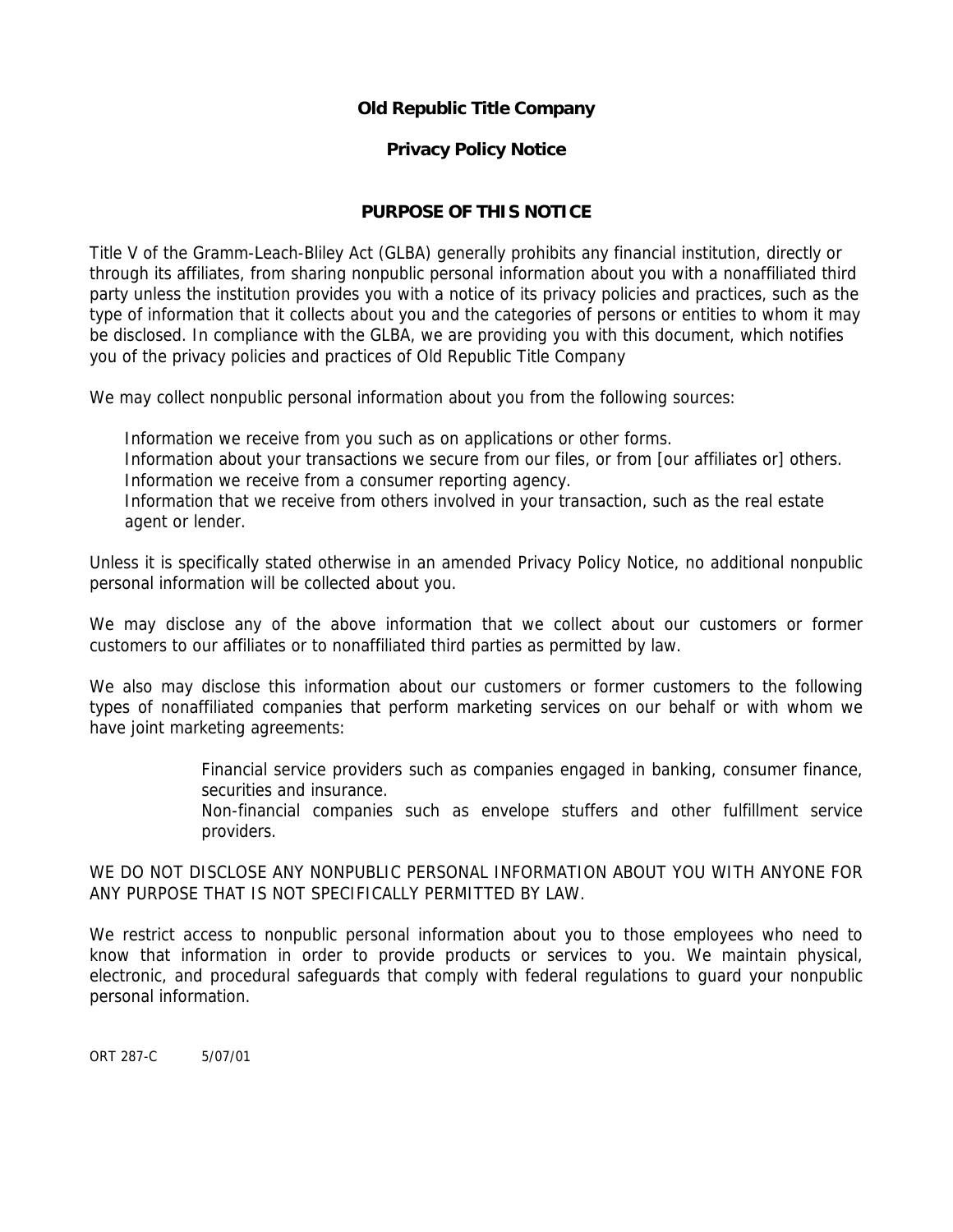### **Disclosure to Consumer of Available Discounts**

Section 2355.3 in Title 10 of the California Code of Regulation necessitates that Old Republic Title Company provide a disclosure of each discount available under the rates that it, or its underwriter Old Republic National Title Insurance Company, have filed with the California Department of Insurance that are applicable to transactions involving property improved with a one to four family residential dwelling.

You may be entitled to a discount under Old Republic Title Company's escrow charges if you are an employee or retired employee of Old Republic Title Company including its subsidiary or affiliated companies or you are a member in the California Public Employees Retirement System "CalPERS" or the California State Teachers Retirement System "CalSTRS" and you are selling or purchasing your principal residence.

If you are an employee or retired employee of Old Republic National Title Insurance Company, or it's subsidiary or affiliated companies, you may be entitled to a discounted title policy premium.

Please ask your escrow or title officer for the terms and conditions that apply to these discounts.

A complete copy of the Schedule of Escrow Fees and Service Fees for Old Republic Title Company and the Schedule of Fees and Charges for Old Republic National Title Insurance Company are available for your inspection at any Old Republic Title Company office.